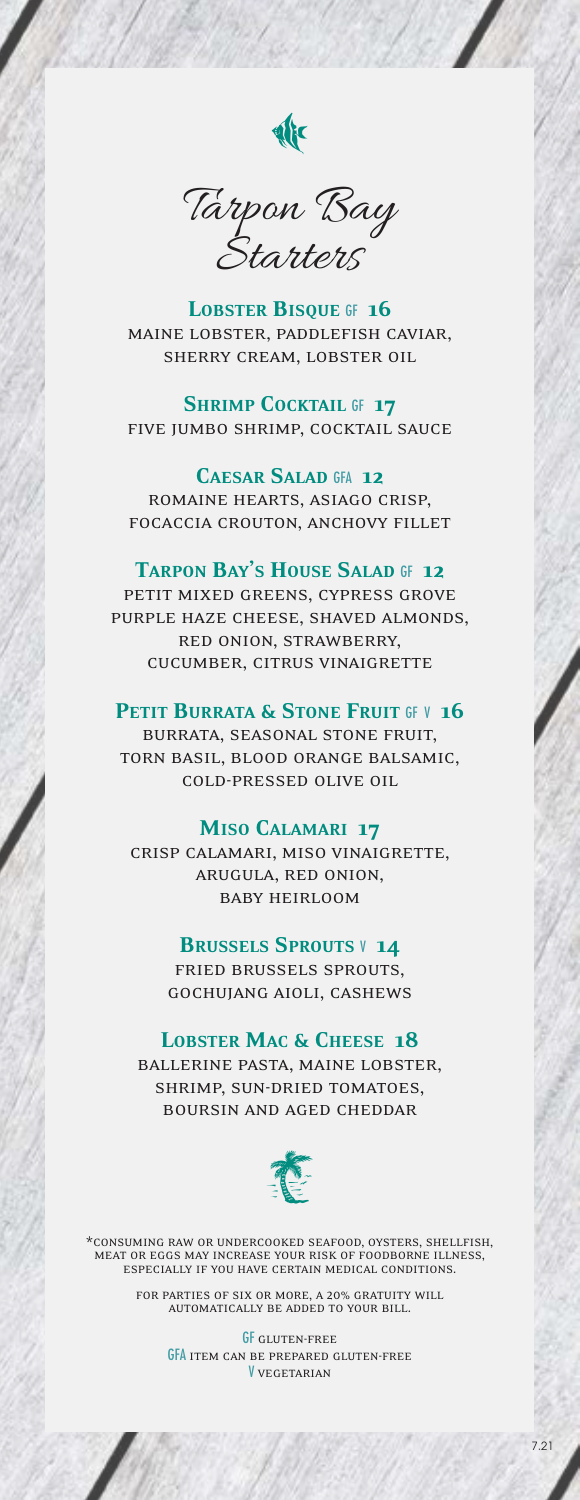From Our Ceviche & Raw Bar

**SHRIMP** tequila, corn, scallion, tomato

Tuna\* ginger soy, sesame, sambal, mint

Salmon\* sweet chili, almond, cucumber

ONE ITEM 5 TWO ITEMS 10 THREE ITEMS 15



Prime King Crab Legs chilled or steamed with vanilla butter half pound or full pound market

Simply Grilled Seafood

served over jasmine rice with asparagus and citrus butter

Red Snapper\* 35 JUMBO SHRIMP 38 Black Grouper\* 37 Sustainable Salmon\* 34

Sushi Grade Tuna\* 42 U-8 Diver Scallops 46 Chilean Sea Bass\* 46 FRESH FLORIDA CATCH\* MARKET

**Alic** 

Simply Grilled Meats

served with fries, grilled asparagus and cognac cream

14 oz. New York Strip\* 46 7 oz. Filet Mignon\* 42

JOYCE FARMS NATURAL CHICKEN BREAST 27

\*consuming raw or undercooked seafood, oysters, shellfish, meat or eggs may increase your risk of foodborne illness, especially if you have certain medical conditions.

for parties of six or more, a 20% gratuity will automatically be added to your bill.

GF gluten-free GFA item can be prepared gluten-free V vegetarian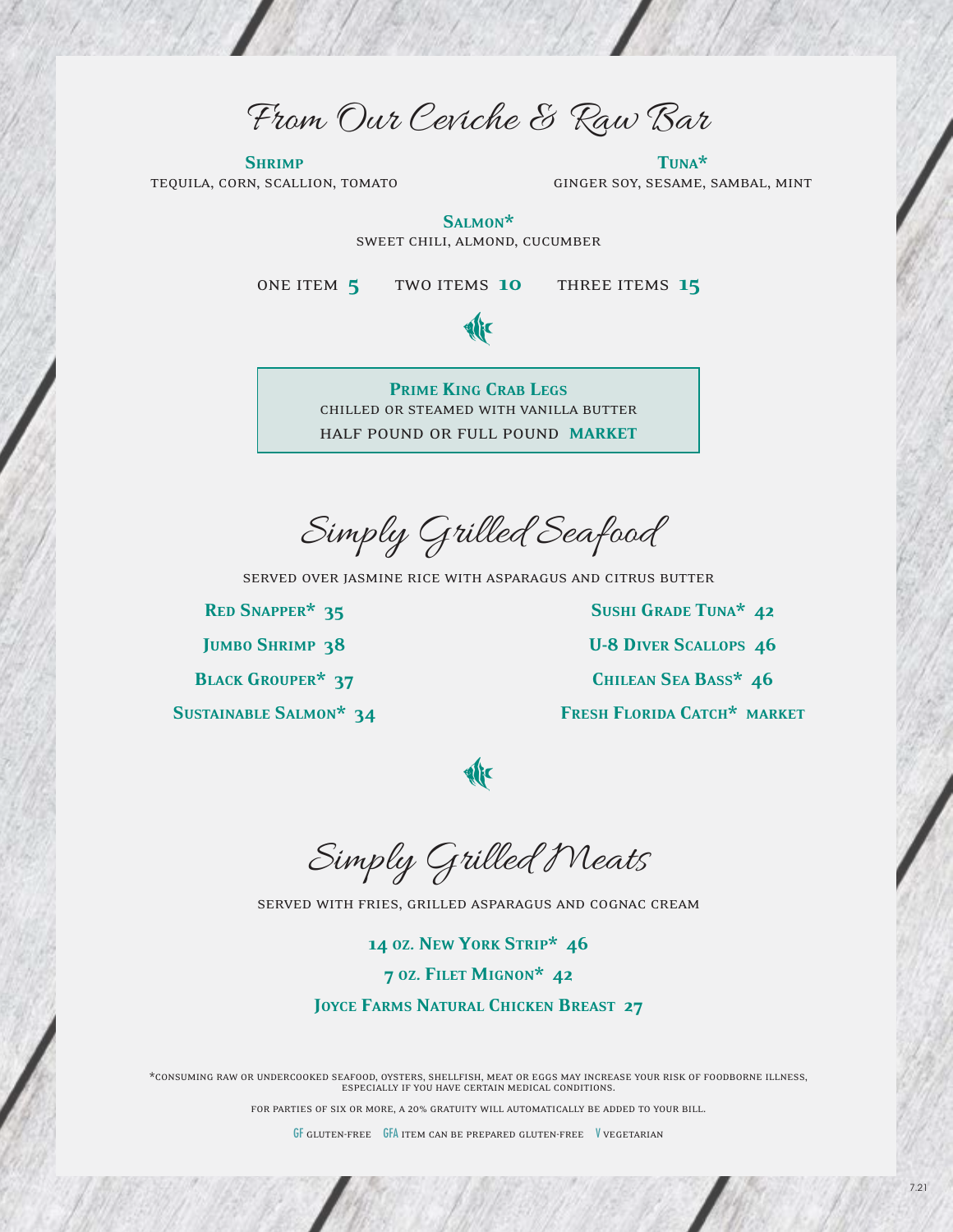From Our Grill & More

# BACON WRAPPED GROUPER\* GF 39

gulf grouper wrapped with applewood smoked bacon, spinach and arugula with cream, sautéed fingerling potato, red onion and merlot confit

### CRISP TEMPURA VEGETABLES V 29

# Crispy Whole Snapper\* market

farm-fresh selection in tempura batter with sweet potatoes, polenta, poblano coulis

whole snapper, wilted napa slaw, coconut rice, sesame ponzu

# SESAME-CRUSTED TUNA\* GF 42

bok choy, ginger-coconut jasmine rice, berry infused ponzu sauce

#### LEMON PARMESAN-CRUSTED SALMON\* 36

sweet corn risotto, charred broccolini, citrus butter

## SNAPPER DIABLO\* GF 38

blackened snapper fillet, coconut rice, mango slaw, pineapple diablo sauce

## NEW YORK STRIP\* GF 48

new york strip, garlic herb mashed, maple-glazed brussels, shiitake, cognac cream

### SCALLOPS ROCKEFELLER GFA 46

diver scallops, smoked lardon risotto, spinach, roasted garlic béchamel

# TROPICAL CHILEAN SEA BASS\* GF 46

pineapple-laced forbidden rice, haricots verts, sweet corn bisque

# SHRIMP CASINO LINGUINI 38

saint augustine royal red shrimp, smoked pork belly, oven-dried tomatoes, citrus, baby spinach, toasted basil breadcrumbs

Desserts

### VANILLA & STRAWBERRY CAKE 9 passion fruit, mascarpone filling and fresh strawberries

KEY LIME PIE GF 9 coconut and macadamia nut crust

#### COFFEE & CHOCOLATE OPERA CAKE 9

coffee biscuit and coffee butter cream with chocolate ganache

# LOCAL ICE CREAM & SORBET SELECTION 4 EACH

ask for today's flavor selection

\*consuming raw or undercooked seafood, oysters, shellfish, meat or eggs may increase your risk of foodborne illness, especially if you have certain medical conditions.

for parties of six or more, a 20% gratuity will automatically be added to your bill.

GF gluten-free GFA item can be prepared gluten-free V vegetarian